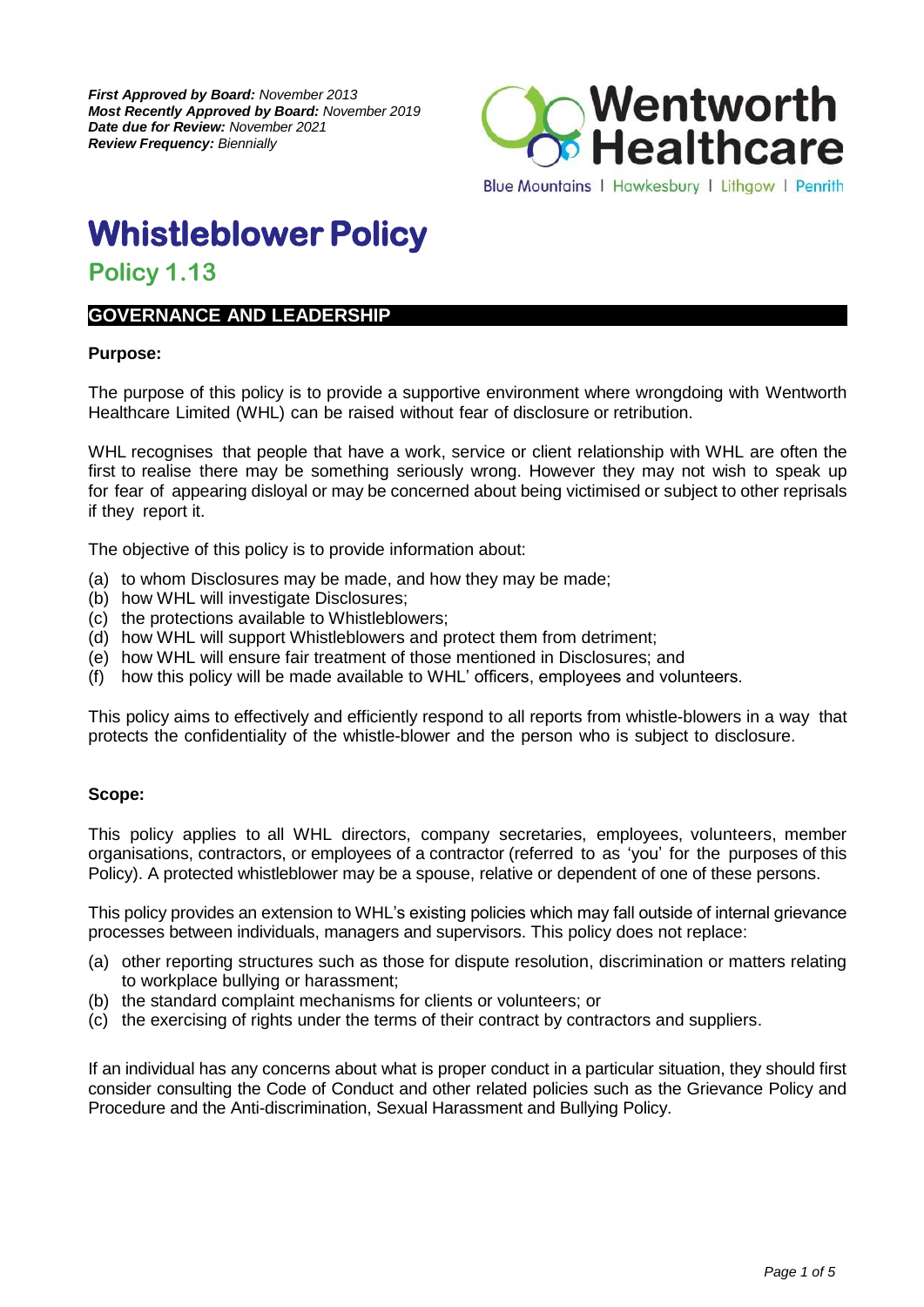#### **Policy Statement:**

WHL is committed to the highest standards of legal, ethical and moral behaviour.

WHL will comply in all respects with the whistleblower provisions of the Corporations Act and this policy is to be read subject to those provisions.

WHL encourages people who have a working relationship with WHL to notify any Disclosable Matter to WHL in accordance with this policy to enable WHL to address it appropriately.

WHL is committed to maintaining an environment where legitimate concerns are able to be reported without fear of retaliatory action or retribution. No person will be disadvantaged for reporting a wrongdoing. Not only is it illegal but it directly opposes the values of WHL.

When a person makes such a disclosure they are entitled to expect that:

- (a) their identity remains confidential at all times to the extent disclosure is permitted by law;
- (b) they will be protected from reprisal, harassment or victimisation for making the report; and
- (c) should retaliation occur for having made the disclosure then WHL will treat it as serious wrongdoing under this Policy.

#### **Responsibilities:**

Employees and volunteers have a responsibility to:

- (a) disclose Disclosable Matters in accordance with this policy;
- (b) not raise vexatious, malicious or frivolous concerns;
- (c) ensure that their behaviour complies with WHL' policies and procedures;
- (d) participate in resolution pathways with honesty whilst maintaining confidentiality;
- (e) ensure they do not cause, or threaten to cause, Detriment to Whistleblowers; and
- (f) protect the identity of, or any information that is likely to lead to the identification of, Whistleblowers or individuals mentioned in a Disclosure (this applies to such information obtained directly or indirectly because of the Disclosure). For more information on this, refer to clauses below.

Managers and the WHL executive have a responsibility to:

- (a) conduct themselves in line with WHL' policies and the relevant legislation;
- (b) disseminate approved policies to officers and employees;
- (c) ensure employees have received, read and understood policies;
- (d) assess the risks of Disclosable Matters within their area of control;
- (e) educate employees and volunteers about Whistleblower laws; and
- (f) facilitate, receive and investigate Disclosures.
- (g) report instances of Disclosable Matters to the CEO as appropriate.

The Chief Executive Officer has a responsibility to:

- (a) provide training and coaching to recipients of Disclosures and employees on this policy; and
- (b) facilitate, receive and investigate Disclosures; and
- (c) oversee the management of Disclosures in accordance with this policy.

#### **Making disclosures:**

A Disclosure can be made to the people or entities and through the channels listed in the table below.

Disclosures may be made anonymously, although WHL is best placed to investigate a Disclosure and protect the Whistleblower when the Whistleblower's identity is known.

If a Disclosure is not anonymous, the recipient of the Disclosure must keep the Whistleblower's identity confidential unless the Whistleblower consents to his or her identity being disclosed.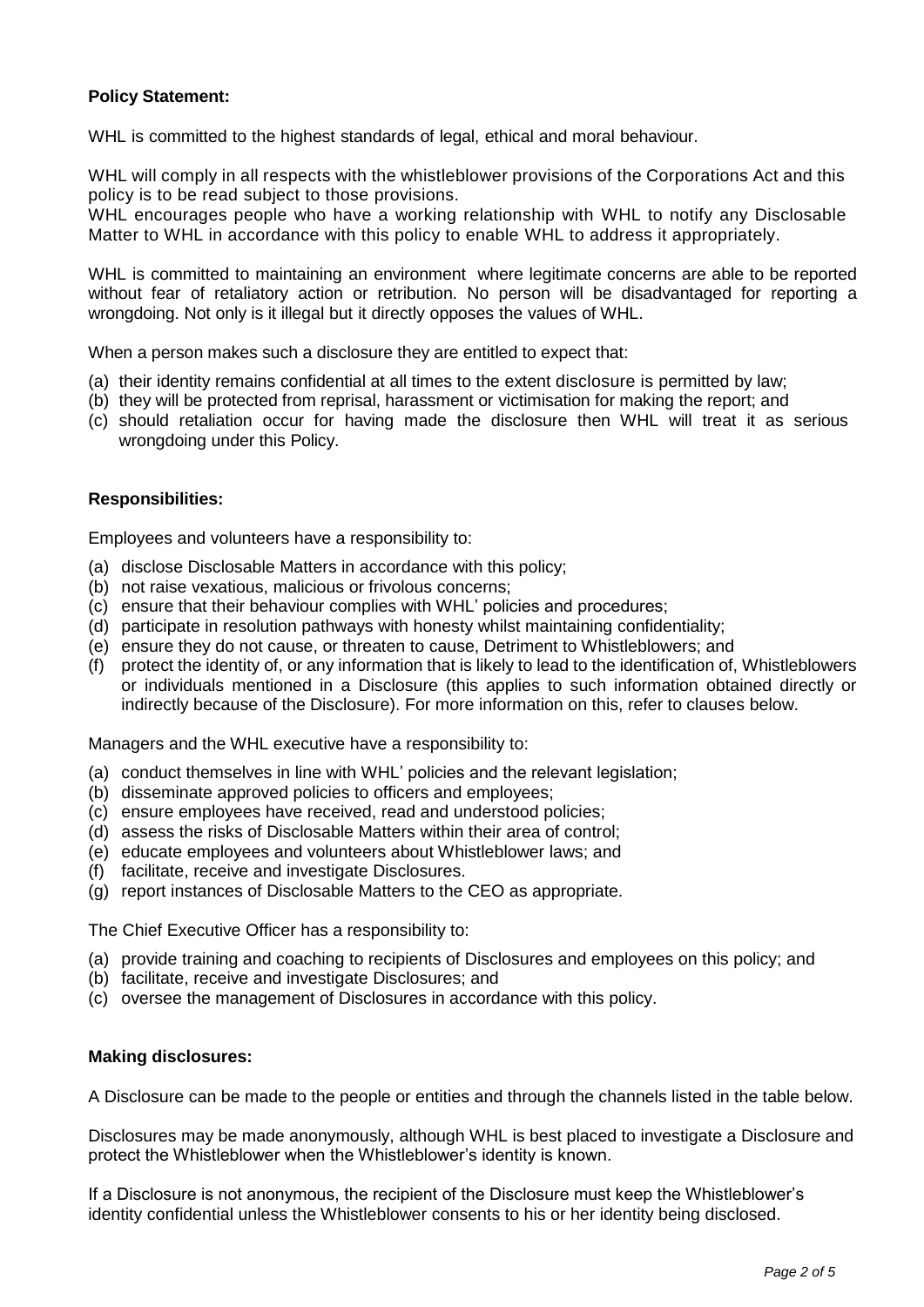The identity of the whistle-blower (or information that may lead to the identity of the whistle blower) can only be passed onto a third party under the following circumstances:

- (a) ASIC, or the Australian Federal Police, or to a lawyer for advice about the whistleblower protections.
- (b) another person or party if the whistle blower has given their consent.

This means, for example, that an executive staff member cannot pass on the identity to members of the Board or another executive staff member such as the CEO to investigate or assess its impact unless the whistle-blower has consented to them doing this.

| Who to contact                                                                                                                                                                         | How to contact                                                                                                                                                                                                                                                                |
|----------------------------------------------------------------------------------------------------------------------------------------------------------------------------------------|-------------------------------------------------------------------------------------------------------------------------------------------------------------------------------------------------------------------------------------------------------------------------------|
| Any officer of WHL listed in the right<br>hand column.                                                                                                                                 | Phone or directly speak to:<br>WHL CEO, Lizz Reay; or<br>$\bullet$<br>a Director of WHL Board; or<br>$\bullet$<br>WHL Executive Manager, Elisa Manley; or<br>$\bullet$<br>WHL CFO, Deanne Jones; or<br>$\bullet$<br>WHL External Company Secretary, Louise Hicks<br>$\bullet$ |
| The Australian Securities &<br>Investments Commission.                                                                                                                                 | http://www.asic.gov.au/complain                                                                                                                                                                                                                                               |
| A legal practitioner for the purpose of<br>obtaining legal advice or<br>representation under the "protection"<br>for whistleblowers" provisions of the<br>Corporations Act 2001 (Cth). | https://www.lawsociety.com.au/for-the-public/find-a-<br>lawyer                                                                                                                                                                                                                |

All complaints will be coordinated by the WHL CEO unless the complaint is about the CEO in which case the coordinator will be the external company secretary.

#### **Investigation Process:**

Initial review:

- (a) Upon receiving a Disclosure that qualifies for protection under this policy, WHL will take the steps set out in this clause to review the Disclosure.
- (b) WHL' CEO will promptly carry out an initial review of the Disclosure. A Disclosure should not be reviewed or investigated by any other individual, unless the Disclosure concerns the CEO, in which case the investigation will be conducted by a Director of the Board or another appropriate member of the executive team within WHL.

Action following investigation:

- (a) Once a Disclosure is made, and if deemed necessary, immediate action will be taken to prevent alteration or destruction of any relevant records. Such actions may include (but are not limited to):
	- removing relevant records and placing them in a secure location;
	- limiting access to the location where the records currently exist; and
	- preventing the individual whom is the subject of the Disclosure from accessing the records.
- (b) If the allegation is substantiated by the investigation, the Wrongdoer will be subject to appropriate disciplinary action in proportion to the misconduct, including dismissal if necessary, by the appropriate level of management.
- (c) WHL will also take all reasonable steps, including commencing legal proceedings to recover any loss from the Wrongdoer.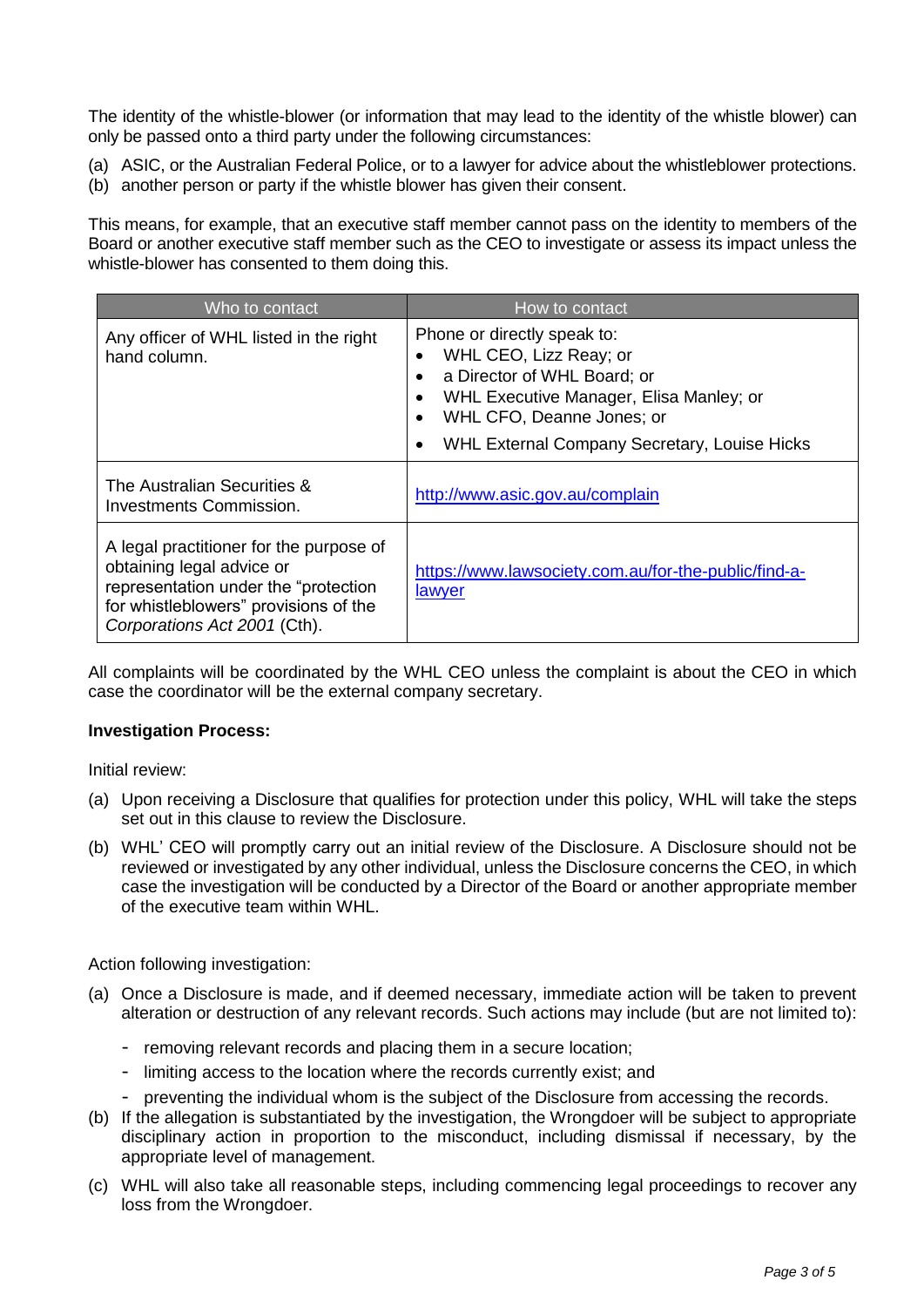Whistleblower protections:

- (a) The Corporations Act 2001 protects a Whistleblower who reports internally within WHL or externally to WHL's auditor, or to ASIC.
- (b) WHL will protect any Whistleblower that makes a Disclosure where that Whistleblower has reasonable grounds to suspect the Disclosure concerns a Disclosable Matter.
- (c) Generally, the identity of, or any information that is likely to lead to the identification of, Whistleblowers or individuals mentioned in a Disclosure (this applies to such information obtained directly or indirectly because of the Disclosure) will not be disclosed. Note that disclosures of information likely to lead to the identification of a Whistleblower may be made if it is reasonably necessary for the purposes of investigating a Disclosable Matter. In such circumstances, WHL must take all reasonable steps to reduce the risk of the Whistleblower being identified.
- (d) WHL will not tolerate Detriment toward any Whistleblower that has made or attempted to make a Disclosure in relation to Disclosable Matter. Any WHL employee, officer or volunteer proven to have caused, or attempted to cause, Detriment to any Whistleblower may be subject to disciplinary action up to and including termination.
- (e) Similarly, WHL itself will not engage in conduct that causes a Whistleblower Detriment. In particular. WHL will not subject the Whistleblower to civil, criminal or administrative liability (including disciplinary action) for making a disclosure and will not enforce any contractual remedy, such as dismissal, against the Whistleblower on the basis of a disclosure. This protection applies whether the Disclosure is proven or not.
- (f) Where a Disclosure is made, WHL will assess the risk of the Whistleblower being subjected to Detriment and may implement interim measures to manage the risk of Detriment. This may include implementing temporary alternative working arrangements or other measures to support and protect the Whistleblower, including (but not limited to) providing the Whistleblower with:
	- access to the Employee Assistance Program (EAP);
	- flexibility of work practices as necessary and relevant;
	- paid personal leave beyond what is currently available (as approved by WHL);
	- paid access to other legal services as reasonably required in the circumstances; and
	- paid access to psychological services as needed (beyond what is provided via EAP).

#### Fair treatment:

WHL will ensure the fair treatment of both Whistleblowers and any employees mentioned in a Disclosure by:

- (a) educating employees, officers and volunteers on the requirements of this policy;
- (b) facilitating anonymous Disclosures;
- (c) maintaining confidentiality over Disclosures and the identity of Whistleblowers and others identified in Reports;
- (d) taking steps to ensure investigations into Disclosable Conduct are confidential, fair and objective;
- (e) protecting Whistleblowers from Detriment as outlined above ;
- (f) taking steps to monitor the wellbeing of Whistleblowers and employees mentioned in Disclosures;
- (g) regularly updating the Whistleblower on the progress of any investigation into a Disclosure; and
- (h) not taking any disciplinary action against an employee mentioned in a Disclosure unless or until the Disclosure is substantiated.

A person making a Whistleblower report is obliged to act in good faith and have reasonable grounds for believing the disclosure is reportable wrongdoing. That means your disclosure must be honest and genuine, and motivated by wanting to disclose misconduct. Your disclosure will not be 'in good faith' if you have any other secret or unrelated reason for making the disclosure.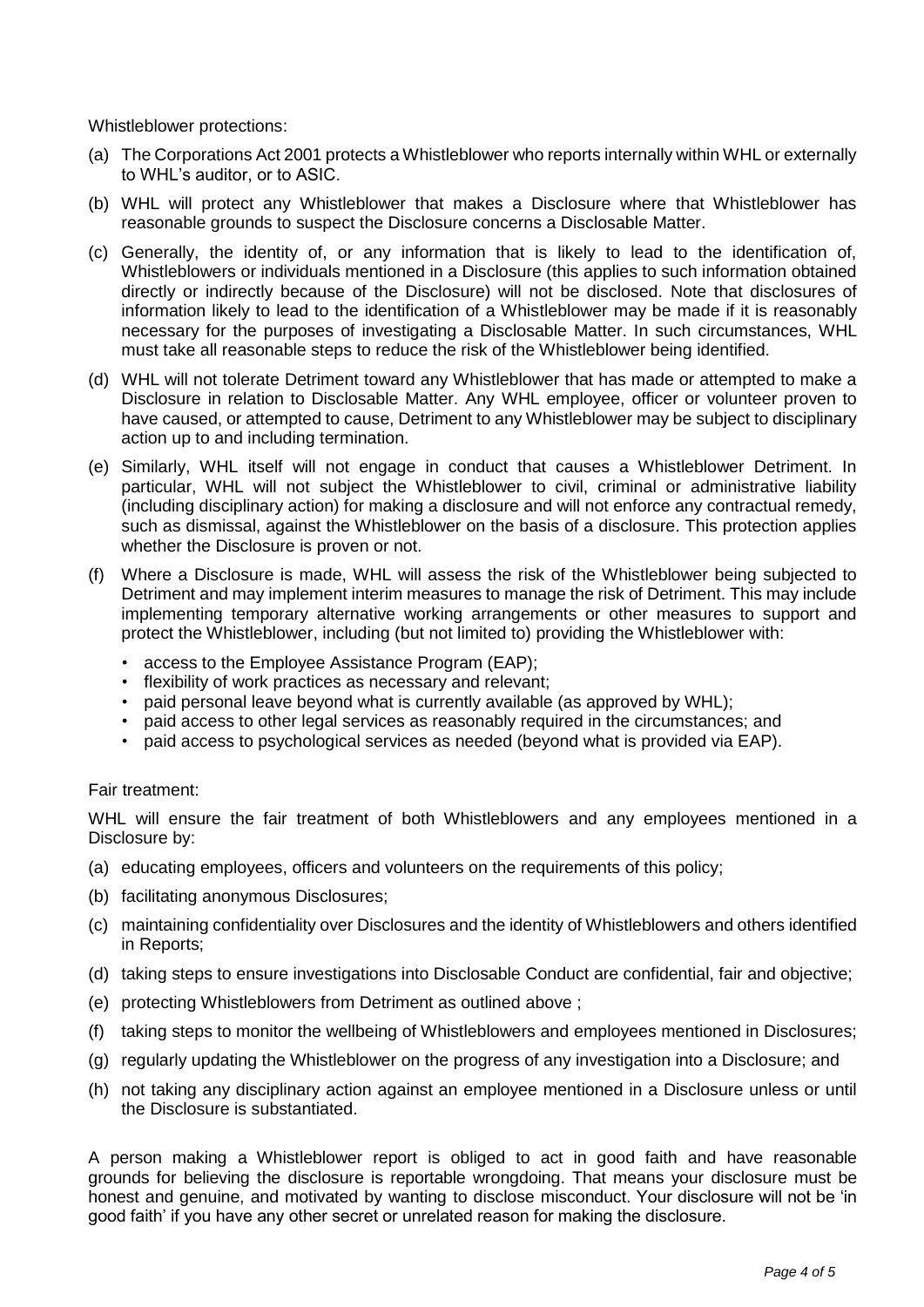Where a Whistleblower's report of wrongdoing is determined to be in bad faith, maliciously false frivolous or vexatious with no substance, the Whistleblower may be subject to disciplinary action which may include dismissal, termination of service or cessation of a service or client relationship.

It is important to note that making a report may not protect the Whistleblower from the consequences flowing from involvement in the wrongdoing itself. A person's liability for their own conduct is not affected by their reporting of that conduct under this policy. However active cooperation in the investigation, an admission and remorse may be taken into account when considering disciplinary or other action. WHL cannot provide immunity from civil or criminal legal liability resulting from the actions of a person making a disclosure under this Policy.

Even though a Whistleblower may be implicated in the wrongdoing they must not be subjected to any actual or threatened retaliatory action or victimisation in reprisal for making a report under this policy.

### **Availability of this policy:**

WHL will:

- (a) ensure all employees and Directors are aware of this policy by making this policy available in the WHL policies and procedures directory and Board Effect and including with their induction package.
- (b) ensure all member organisations and contractors are aware of this policy and have access, for example through our website

#### **Definitions:**

In this policy:

- (a) *Detriment* means any damage arising from reprisal against a Whistleblower, including (but not limited to):
	- if the Whistleblower is an WHL employee:
		- dismissal;
		- injury in his or her employment with WHL;
		- alteration of duties to his or her disadvantage; or
		- discrimination between the Whistleblower and other WHL employees;
	- harassment or intimidation;
	- harm or injury (including psychological harm);
	- damage to property, reputation or business or financial position; or
	- any other damage.
- (b) *Disclosure* means a disclosure of information by a Whistleblower to a person or entity listed below in (d) about a Disclosable Matter in accordance with this policy.
- (c) *Disclosable Matter* means any Disclosure concerning misconduct, an improper state of affairs or circumstances in relation to WHL or the tax affairs of WHL. This may include (but is not limited to) a disclosure of information if the Whistleblower has reasonable grounds to suspect that WHL or an officer or employee of WHL has engaged in conduct that:
	- constitutes an offence against, or a contravention of, a provision of the *Corporations Act 2001* (Cth), *Australian Securities and Investments Commission Act 2001* (Cth) or the *Australian Charities and Not-for-profits Commission Act 2012* (Cth);
	- constitutes an offence against any other law of the Commonwealth that is punishable by imprisonment for a period of 12 months or more; or
	- represents a danger to the public or the Australian financial system, including conduct that poses significant risk to public safety or the stability of, or confidence in, the Australian financial system, whether or not it is in breach of any law.